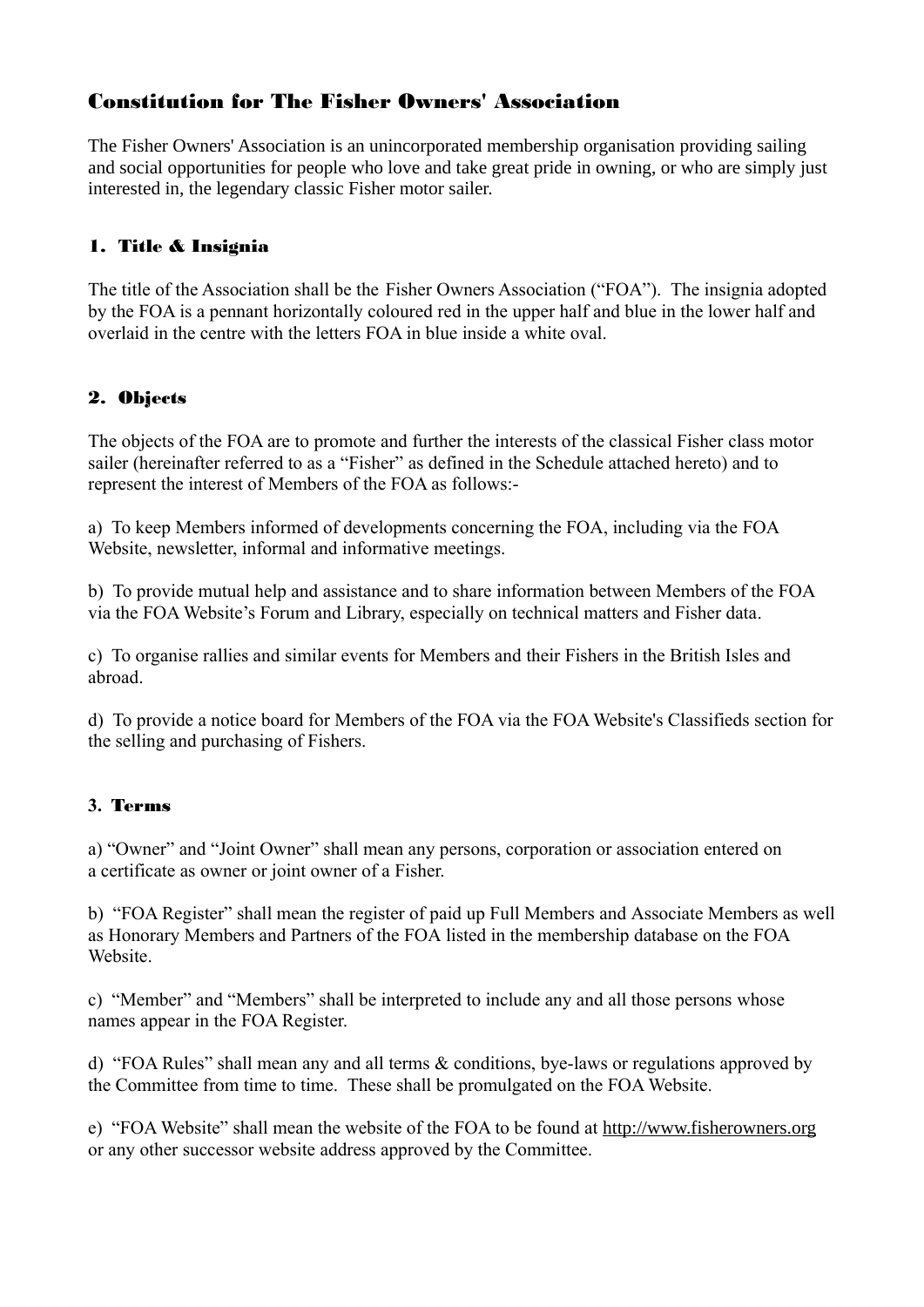### 4. Membership and Voting Rights

a) The following classes of membership shall be recognised:

- (i) Full membership
- (ii) Associate membership
- (iii) Honorary membership
- (iv) Partner

b) Full Membership, upon payment of the prescribed annual subscription, is open to any individual who is an Owner or Joint Owner of a Fisher and, in the case of a Fisher owned by a corporation or association, to any individual who is a nominated representative of that organisation (herein called a "Full Member"). It is a principle of FOA membership that there shall be only one Full Member per Fisher.

c) Associate Membership, upon payment of the prescribed annual subscription, is open to any individual who is a Joint Owner of a Fisher not being a Full Member and to any individual who is intending to become an Owner or Joint Owner of a Fisher or who is friends with an Owner or Joint Owner of a Fisher or who is simply just interested in Fishers (herein called an "Associate Member"). On becoming an Owner or Joint Owner of a Fisher an Associate Member is expected to upgrade to Full Membership, except in the case of Joint Owners when only one Associate Member can become a Full Member. Should it come to the Committee's attention that an Associate Member has not so upgraded upon acquiring a Fisher or, as determined by the Committee in its absolute discretion, has otherwise abused this concessionary class of membership, the Committee may decline to renew that individual's Associate Membership.

d) Honorary Membership is by exception. He/she is proposed by the Commodore with the unanimous backing of the Committee and is elected by any General Meeting (herein called an "Honorary Member").

e) Each Full Member, Associate Member or Honorary Member may nominate his/her spouse, partner, relative or any other individual to be listed in the FOA Register as an additional name (herein called a "Partner").

f) Once a Member's application for membership of the FOA has been made and he/she has paid the appropriate subscription, or a Member's annual renewal subscription has been received, he/she will be able to access the Members' area of the FOA Website. Notwithstanding this, the Committee may refuse applications for or the continuation of membership should an individual be considered to be likely to bring the FOA into disrepute and the Committee is under no obligation to give any reasons for such refusal. In such a case, the Member in question will be removed from the FOA Register.

g) Members shall be bound by the FOA Rules and any Member who is in breach of the FOA Rules may have their membership suspended or rescinded by the Committee. Before taking such action against a Member, the Committee shall call upon such Member for a written explanation of the his/her conduct and shall give the Member full opportunity of making explanation to the Committee or of resigning.

h) Full Members and Honorary Members only shall be entitled to vote at a General Meeting, or in a postal ballot (hereinafter also called "Voting Members"). Associate Members and Partners shall be entitled to attend and speak at any General Meeting, but are not entitled to vote.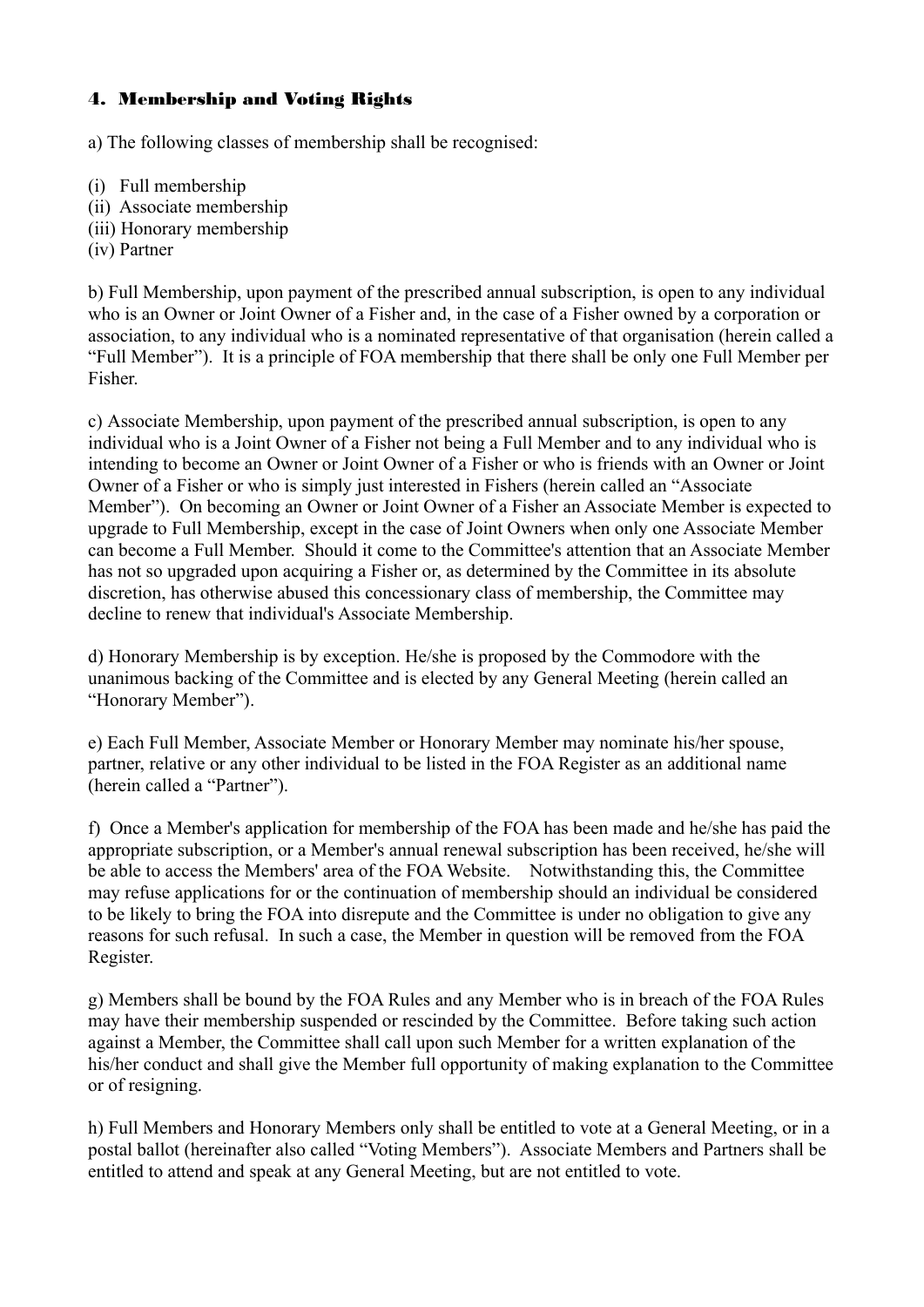i) Annual subscriptions for the coming year as promulgated on the FOA Website shall become due on the 1st January. Subscriptions shall be collected by direct debit, standing order, Paypal, credit card, BACS payment, bank transfer or cheque.

### **5.** Management

a) The affairs of the FOA shall be managed by the Committee.

b) The Committee shall consist of not less than six and not more than twelve Members, of which at least 70% must be Full Members, elected at a General Meeting, or by postal vote, as elected Committee members. The Committee shall have powers to co-opt any person to assist it, whether a Member or not, as a co-opted Committee member, but such persons shall have no vote in Committee.

c) No Member shall serve on the Committee for more than three years, at the end of which period he/she shall retire, but shall be eligible for re-election or may be co-opted.

d) The Committee need not fill a vacancy arising in the Committee unless the total number of Committee members has dropped below the minimum of six. Committee members appointed to fill vacancies shall remain in office until the expiry of the term of office of the person whose position they have filled.

e) At its first meeting to be held immediately after the Annual General Meeting ("AGM") of the FOA, each year the Committee shall elect or appoint a number of officers and managers as follows (any person may be allocated more than one role):-

(i) Elect one of its members to act as Commodore of the FOA for the following year.

(ii) Elect one of its members to act as Honorary Secretary who shall keep correct minutes and records of all Committee meetings and General Meetings together with managing the FOA Register, executing general communications with Members by email, post or via the FOA Website as necessary, maintaining the FOA Website in conjunction with the Commodore and the service provider and being first point of contact for general enquiries to the FOA.

(iii) Elect one of its members to act as an Honorary Treasurer who shall control the funds of the FOA, make such disbursements as the Committee shall direct, and present an annual financial statement at each AGM. The Honorary Secretary may also act as Treasurer if the Committee so decides.

(iv) Appoint a reviewer or other party who in the opinion of the Committee is considered sufficiently competent to independently review the accounts and who shall make any comments thereon to the Committee and the AGM where he/she feels it is appropriate.

(v) Elect from its members such flag officers as it deems appropriate including, but not restricted to, Vice Commodore and regional Rear Commodores. In this connection, the Committee shall determine from time to time how many regional areas there should be and which ones should be entitled to a flag officer. Prior to any election of a regional flag officer the Committee will consult Members in the region to determine whether there are any nominations or volunteers.

(vi) Elect from its members a Social Secretary, Website Manager, Newsletter Editor, Merchandising Manager, Rally Co-ordinator and Technical Information Secretary.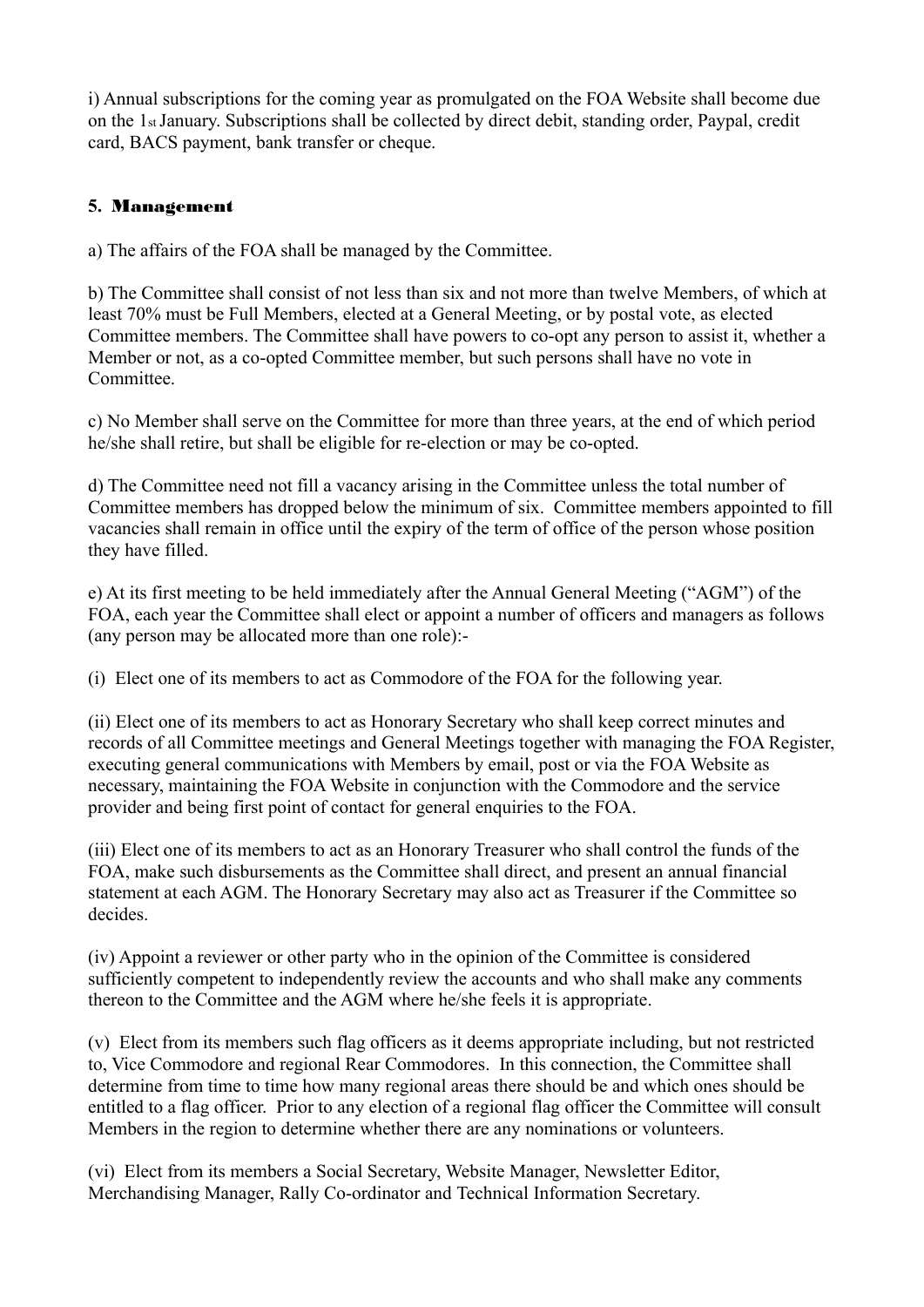(vii) Appoint such other officers or managers, who need not be chosen from its members, as the Committee deems necessary.

f) At meetings of the Committee, four of its elected members shall form a quorum.

g) The Committee shall have the power to make recommendations to the Members in General Meeting, or by post or via electronic means such as the FOA Website and to make alterations or additions to the FOA Rules.

h) At least one weeks notice of the date, place and agenda for any Committee meeting must be given in writing, by the Secretary, to each Committee member unless otherwise agreed save that the Committee, with the consent of every Committee member, may conduct Committee business and make Committee decisions by correspondence or email communication. Any business conducted by correspondence or email shall always be sent to all Committee members and any Committee member not answering a motion communicated to him/her in writing within three weeks of the date of sending shall have been deemed to have agreed to the motion.

#### **6.** Power of the Committee

a) Subject to the provisions of this Constitution and in particular to the objects of the FOA as expressed in section 2 above, the Committee shall be empowered to perform all functions of management and administration.

b) The making of payments and receipt of monies shall be validly evidenced only by the signature of the Treasurer, or his/her deputy if appointed by the Committee, and payments of monies shall require the signature of the Treasurer and one other elected Committee member.

#### **7.** Conduct of Meetings of the Fisher Owners Association

a) The AGM shall be held annually most usually in October or November, but no later than four calendar months from the FOA's financial year end (31st August) at such time and place decided by the Committee. In deciding the venue for the AGM the Committee will change the location from year to year in an endeavour to make attendance reasonably accessible to most Members over time. The AGM will normally be held in the British Isles but may occasionally by way of exception be held abroad. The AGM shall receive reports on key areas of activity from the Committee.

b) A special General Meeting shall be called by the Commodore, or Secretary, upon receipt by the Secretary of a written request signed by not fewer than fifteen Full Members of the FOA.

c) The Committee may, at its discretion, delay or suspend the holding of any General Meeting, if they consider that, due to circumstances beyond their control, holding the General Meeting would pose significant safety or other risks to the FOA, the Committee and/or the Members or would be in breach of any relevant laws or regulations. The Committee must keep any such delay or suspension under regular review and must endeavour to arrange the affected General Meeting for a later date once they consider it to be safe and practicable to do so. If they do not consider it to be safe and practicable to rearrange the affected General Meeting, the Committee may decide to either (i) hold the meeting virtually by webcast or other electronic means or (ii) to conduct the relevant business remotely without a virtual meeting by email, post or other electronic means. In so doing the Committee must make such arrangements as they think fit to deal with any business ordinarily dealt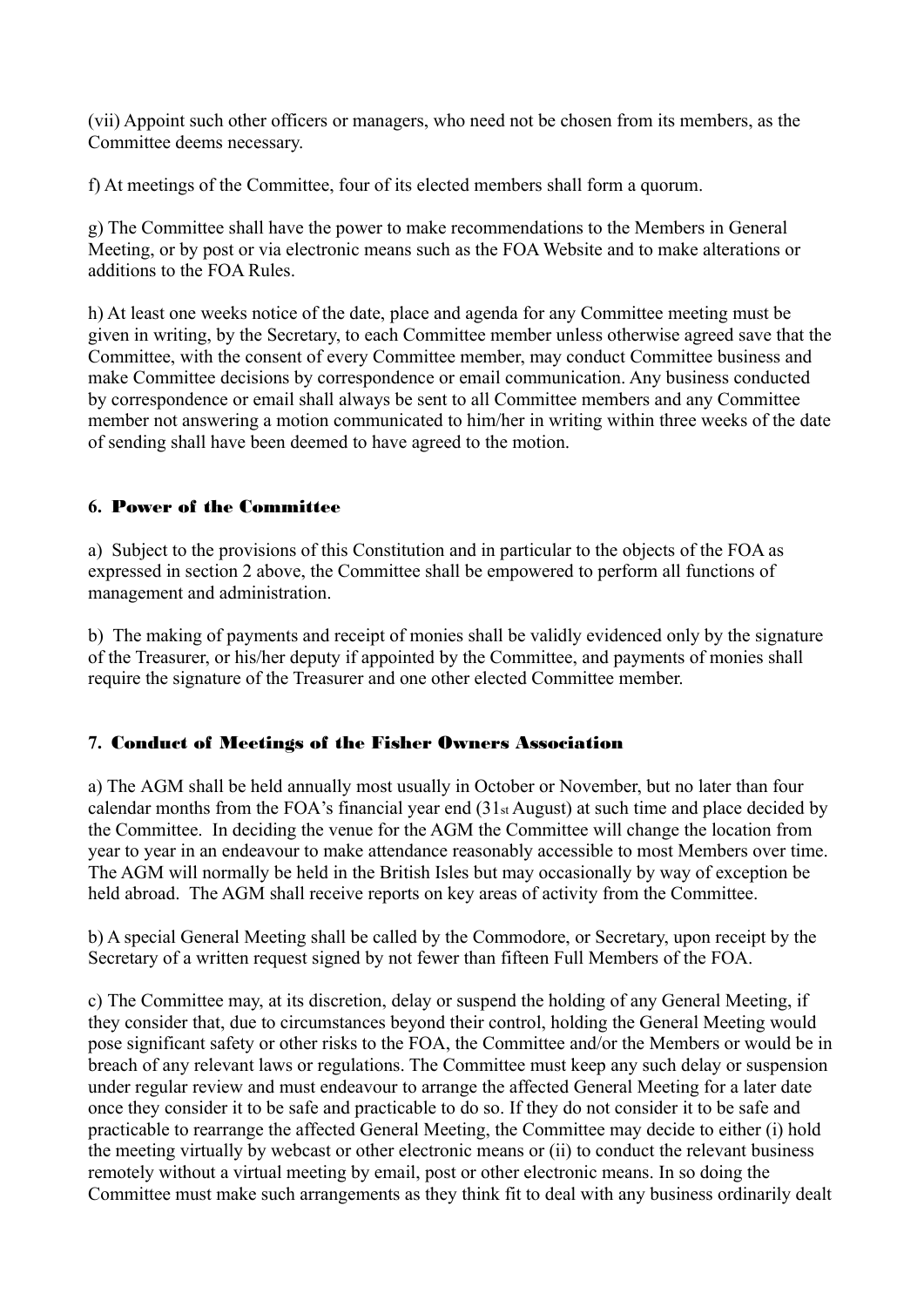with at the General Meeting in question. At least three weeks' written notice shall be given to Members of any General Meeting including, where appropriate, any details for holding a virtual meeting and/or for voting remotely.

d) At any General Meeting or Committee meeting decisions shall be limited to matters on the agenda, and shall be carried by a majority vote. The result of a resolution duly proposed and passed at a General Meeting, including any motion to effect any change to this Constitution, shall be on the basis of a majority consisting of those Voting Members present in person or by proxy and voting by post. Voting shall be by a show of hands unless a poll is demanded by not fewer than six of the Full Members present. At any meeting the Commodore shall have a casting vote. The Secretary shall be responsible for circulating all Members or, in the case of Committee meetings, all Committee members, with the result of any voting. In the event of a postal ballot, all returns shall be made to the Secretary within three weeks of posting the ballot paper.

e) At a General Meeting of the FOA, twelve Full Members shall form a quorum.

#### **8.** Subscriptions

a) Subscriptions payable for Full Members and Associate Members shall be paid annually, amounts due to be decided at the AGM upon recommendation of the Committee, and will become due on 1st January of the following year. A Member joining the FOA after 30 September, whose subscription has been paid for that year, shall not be liable to pay his/her subscription for the ensuing calendar year.

b) Applicable subscription rates shall be posted on the FOA Website. Any Member whose subscription has not been paid within three months of the date due may have his/her name removed from the FOA Register by the Secretary.

#### **9.** Accounts

a) The Committee shall cause true accounts to be kept giving full particulars of:-

(i) All monies, assets and liabilities of the FOA.

(ii) All monies received and expended by the FOA and the reasons for such receipts and expenditure.

(iii) All sales and purchases by the FOA.

b) The Committee shall cause the annual financial statement to be prepared and presented at every AGM.

c) A copy of the annual financial statement, duly inspected by the reviewer appointed by the Committee and prepared for presentation at the AGM, shall, not less than seven days prior to such AGM, be posted in the Members' area of the FOA Website.

#### **10. Communications with Members**

All communications to Members required by this Constitution and the FOA Rules may be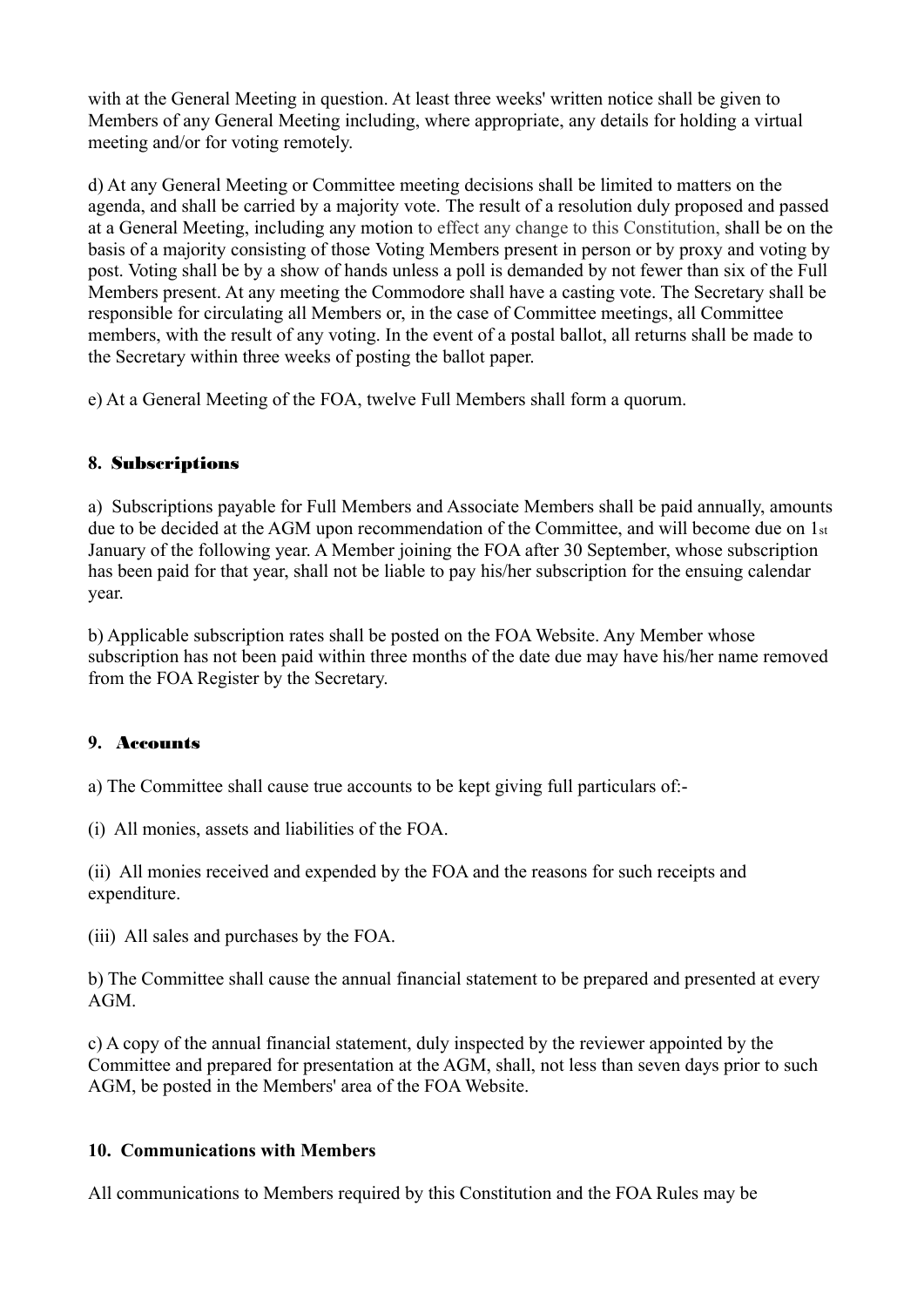conducted via the Members' area of the FOA Website or by email thereby reducing postal and administration costs. Any Member who is not electronically enabled to use the FOA Website or email may make a special written request to the Secretary to receive such communications by first class post. Members' email and postal addresses as shown in the FOA Register shall be used for such communications. All Members are required to keep their profiles on the FOA Website up to date as it is the details in these profiles that are used in the FOA Register.

### SCHEDULE

A Fisher class motor sailer shall for all purposes, including qualification as to membership of the FOA, be defined as including the following listed craft or any other craft the characteristics of which are readily recognisable as true derivatives of the Fisher class motor sailer as determined by the Committee.

#### Description Designer

Fisher Potter 25 Fisher Freeward 25 Fisher 25 Fisher Freeward 30 Fisher 30 Fisher Northeaster 30 Fisher  $31$ Fisher 32 (Australia) Fisher 34 Fisher 37 Fisher  $46$ Catfisher 28 Catfisher 32

| Wyatt & Freeman      |
|----------------------|
| Wyatt & Freeman      |
| Wyatt & Freeman      |
| Wyatt & Freeman      |
| Wyatt & Freeman      |
| Wyatt & Freeman      |
| Wyatt & Freeman      |
| Wyatt & Freeman      |
| Wyatt & Freeman      |
| Wyatt & Freeman      |
| Wyatt & Freeman      |
| <b>Terry Compton</b> |
| <b>Terry Compton</b> |
|                      |